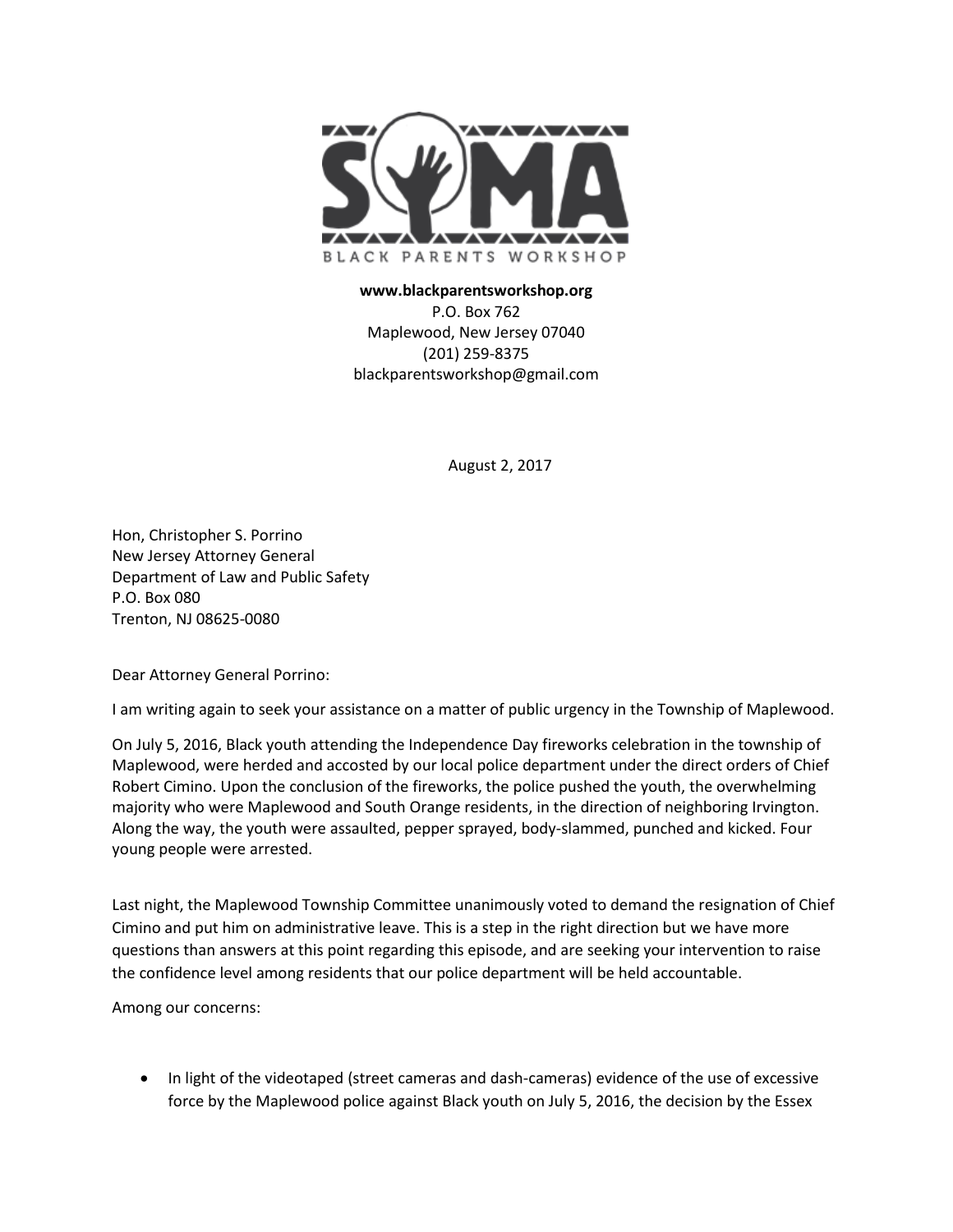County Prosecutor's Office in April to not bring charges against Chief Cimino and the officers directly involved in attacking the youth is incomprehensible.

- The release of videotape evidence by Chief Cimino to select members of the community who had not filed Open Public Records Access (OPRA) requests when two parties (Mr. Thomas Whitaker and the Village Green newspaper) had their OPRA requests denied. Maplewood Mayor Vic De Luca is on record stating that the chief's actions were "unilateral."
- The refusal of the Township of Maplewood to honor the OPRA requests of Mr. Thomas Whitaker and the Village Green newspaper *after* the conclusion of the Essex County Prosecutor's investigation in April. Despite repeated demands by community groups for the release of police audio and video recordings, the township only relented after the New Jersey Supreme Court ruling in *NJMG v Lyndhurst*. The audio recordings were not made available to the OPRA petitioners until July 26, 2017.
- The Maplewood Police Department only issued a statement on the disciplining of officers involved in the July 5, 2016 incident late in the afternoon of July 28, 2017, the same day the township made the videotapes available.
- The Maplewood Police Department's directing unaccompanied minors the night of July 5, 2016 into a neighboring community, Irvington, that has a curfew prohibiting unaccompanied minors under age-16 from being on the streets after 10:00 pm.
- The manner in which six (6) Maplewood police officers were disciplined, the basis of their disciplinary penalties and the refusal of the Maplewood Police Department and the Township of Maplewood to reveal the identity of the officers and the specific charges brought against them.
- The use of pepper spray on a youth on July 5, 2016 when he was in a defenseless position, having been body-slammed by an officer.
- The punching and kicking of a youth on July 5, 2016 by at least 6 officers after he had been subdued and was in a defenseless position.
- The department's historical practice of harassing Black youth, its use of intimidation tactics, the provocation of Black youth to entice confrontations, and the violation of Black youth's civil rights. We have a number of residents, adults and youth, who are prepared to attest to these practices.

We are working with a collective of community groups to demand the implementation of reform measures in the Maplewood Police Department. Though the township has retained a firm, Hillard Heintze, to investigate the conduct of our police department, there is a significant erosion of public trust in law enforcement in our community. And, Black youth are particularly injured and righty suspicious of any reform effort that is internally driven.